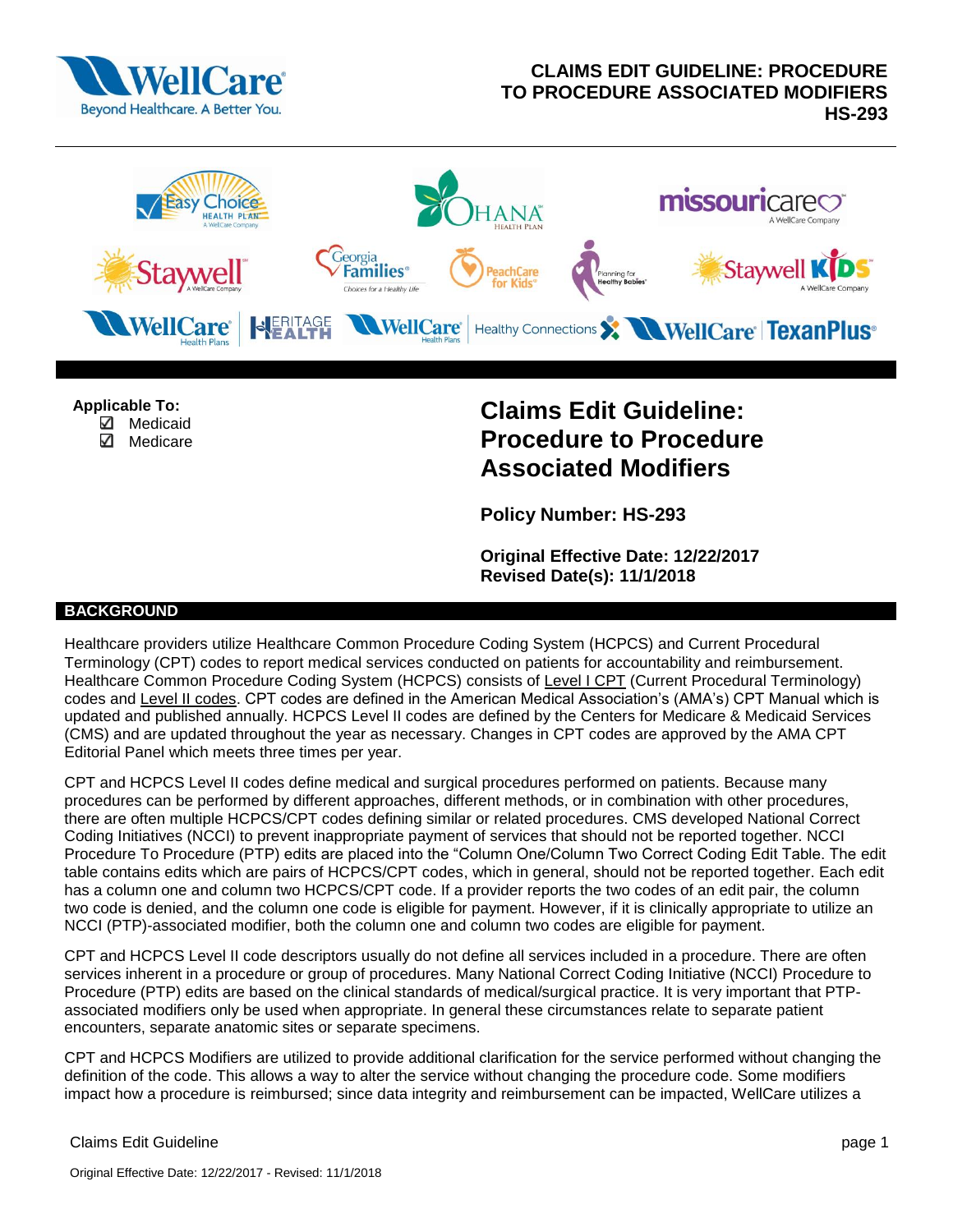

variety of sources to identify and apply appropriate editing and monitoring for CPT and HCPCS codes billed with PTP modifiers.

Most commonly used modifiers 59 and 25 along other PTP-associated modifiers should NOT be used to bypass a PTP edit unless the proper criteria for use of the modifier are met. Documentation in the medical record must satisfy the criteria required by any PTP associated modifier that is used.

## **Modifier 25**

**Description:** Significant, separately identifiable evaluation and management service by the same physician on the same day of the procedure or other service

#### **Guidelines**

- Documentation in the patient's medical record must support the use of this modifier. The CPT description for this modifier specifies that a significant, separately identifiable E/M service is defined or substantiated by documentation that satisfies the relevant criteria for the respective E/M services to be reported.
- The E&M service may be related to the same or different diagnosis as the other procedure(s).
- This modifier may be used to indicate that an E/M service was provided on the same day as another procedure that would normally bundle under NCCI. In this situation, CPT modifier 25 signifies that the E/M service was performed for a reason unrelated to the other procedure.
	- o Code pairs identified with indicator 9 are not subject to NCCI edits; modifier not required in these situations.
- Modifier 25 may be appended to E&M services reported with minor surgical procedures (global period of 000 or 010 days) or procedures not covered by global surgery rules (global indicator of XXX).
- Since minor surgical procedures and XXX procedures include pre-procedure, intra-procedure, and postprocedure work inherent in the procedure, the provider shall not report an E&M service for this work.
- Medicare Global Surgery rules prevent the reporting of a separate E&M service for the work associated with the decision to perform a minor surgical procedure whether the patient is a new or established patient
- To determine the global period of a surgery, refer to the Medicare Physician Fee Schedule database (MPFSDB) directly from the [CMS website.](http://www.cms.gov/apps/physician-fee-schedule/overview.aspx)

#### **Modifier 59**

**Description:** Distinct Procedural Service: Under certain circumstances, it may be necessary to indicate that a procedure or service was distinct or independent from other non-E/M services performed on the same day. Modifier 59 is used to identify procedures/services, other than E/M services, that are not normally reported together, but are appropriate under the circumstances.

#### **Guidelines:**

- Modifier 59 is an important PTP associated modifier that is often used incorrectly. Its primary purpose is to indicate that two or more procedures are performed at different anatomic sites or different patient encounters. One function of PTP edits is to prevent payment for codes that report overlapping services except in those instances where the services are "separate and distinct."
- Documentation must support a different session, different procedure or surgery, different site or organ system, separate incision/excision, separate lesion, or separate injury (or area of injury in extensive injuries) not ordinarily encountered or performed on the same day by the same individual.
- When another already established modifier is appropriate, it should be used rather than modifier 59. Only if no more descriptive modifier is available, and the use of modifier 59 best explains the circumstances, should modifier 59 be used.

PTP edits are based on services provided by the same provider to the same member on the same date of service.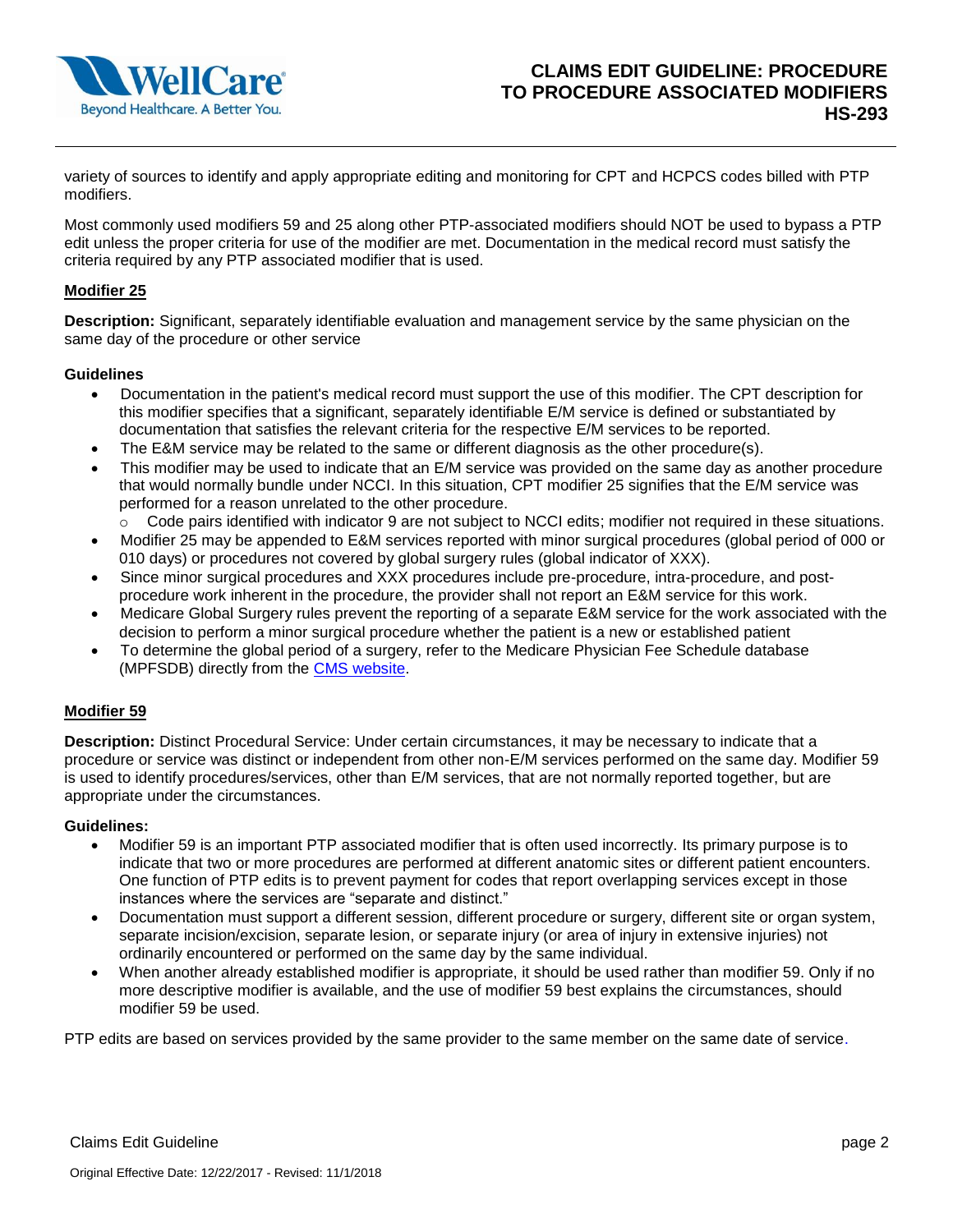

#### **Modifiers that may be used under appropriate clinical circumstances to bypass a PTP edit include:**

- Anatomic modifiers: E1-E4, FA, F1-F9, TA, T1-T9, LT, RT, LC, LD, RC, LM, RI
- Global surgery modifiers: 24, 25, 57, 58, 78, 79
- Other modifiers: 27, 59, 91, XE, XS, XP, XU

Each PTP edit has an assigned modifier indicator.

- A modifier indicator of "0" indicates that NCCI-associated modifiers cannot be used to bypass the edit.
- A modifier indicator of "1" indicates that NCCI-associated modifiers may be used to bypass an edit under appropriate circumstances.
- A modifier indicator of "9" indicates that the edit has been deleted, and the modifier indicator is not relevant.

## **POSITION STATEMENT**

Wellcare utilizes Current Procedural Terminology (CPT®), Centers for Medicare and Medicaid Services (CMS) National Correct Coding Initiative, Claims Processing Manual, ICD-10-CM Conventions, along with other clinical coding guidelines in determining correct coding and reimbursement for procedure to procedure associated modifiers. An additional layer of clinical editing may apply post claim adjudication that requires a request for submission of medical records.

#### **CODING**

Modifiers are added to CPT procedural codes to provide additional information and clarification of the specific service provided. The following tables outlines description of modifiers that may be used under appropriate clinical circumstances to bypass a PTP edit:

#### **Global Surgery Modifiers**

| <b>Modifier</b> | <b>Description</b>                                                                                                                                                                                                            | <b>Definition</b>                                                                                                                                                                                                                                                                                                                                                                                                                                                                                                                                                    |
|-----------------|-------------------------------------------------------------------------------------------------------------------------------------------------------------------------------------------------------------------------------|----------------------------------------------------------------------------------------------------------------------------------------------------------------------------------------------------------------------------------------------------------------------------------------------------------------------------------------------------------------------------------------------------------------------------------------------------------------------------------------------------------------------------------------------------------------------|
| 24              | Unrelated Evaluation and<br>Management Service by<br>the Same Physician or<br><b>Other Qualified Health Care</b><br>Professional During a<br>Postoperative Period                                                             | The physician or other qualified health care professional may<br>need to indicate that an evaluation and management service was<br>performed during a postoperative period for a reason(s) unrelated<br>to the original procedure. This circumstance may be reported by<br>adding modifier 24 to the appropriate level of E/M service.                                                                                                                                                                                                                               |
| 25              | Significant, Separately<br>Identifiable Evaluation and<br>Management Service by<br>the Same Physician or<br><b>Other Qualified Health Care</b><br>Professional on the Same<br>Day of the Procedure or<br><b>Other Service</b> | It may be necessary to indicate that on the day a procedure or<br>service identified by a CPT code was performed, the patient's<br>condition required a significant, separately identifiable E/M<br>service above and beyond the other service provided or beyond<br>the usual preoperative and postoperative care associated with<br>the procedure that was performed. A significant, separately<br>identifiable E/M service is defined or substantiated by<br>documentation that satisfies the relevant criteria for the<br>respective E/M service to be reported. |
| 57              | Decision for Surgery                                                                                                                                                                                                          | An evaluation and management service that resulted in the initial<br>decision to perform the surgery may be identified by adding<br>modifier 57 to the appropriate level of E/M service.                                                                                                                                                                                                                                                                                                                                                                             |
| 58              | Staged or Related<br>Procedure or Service by the<br>Same Physician or Other<br><b>Qualified Health Care</b><br>Professional During the                                                                                        | It may be necessary to indicate that the performance of a<br>procedure or service during the postoperative period was: (a)<br>planned or anticipated (staged); (b) more extensive than the<br>original procedure; or (c) for therapy following a surgical<br>procedure. This circumstance may be reported by adding                                                                                                                                                                                                                                                  |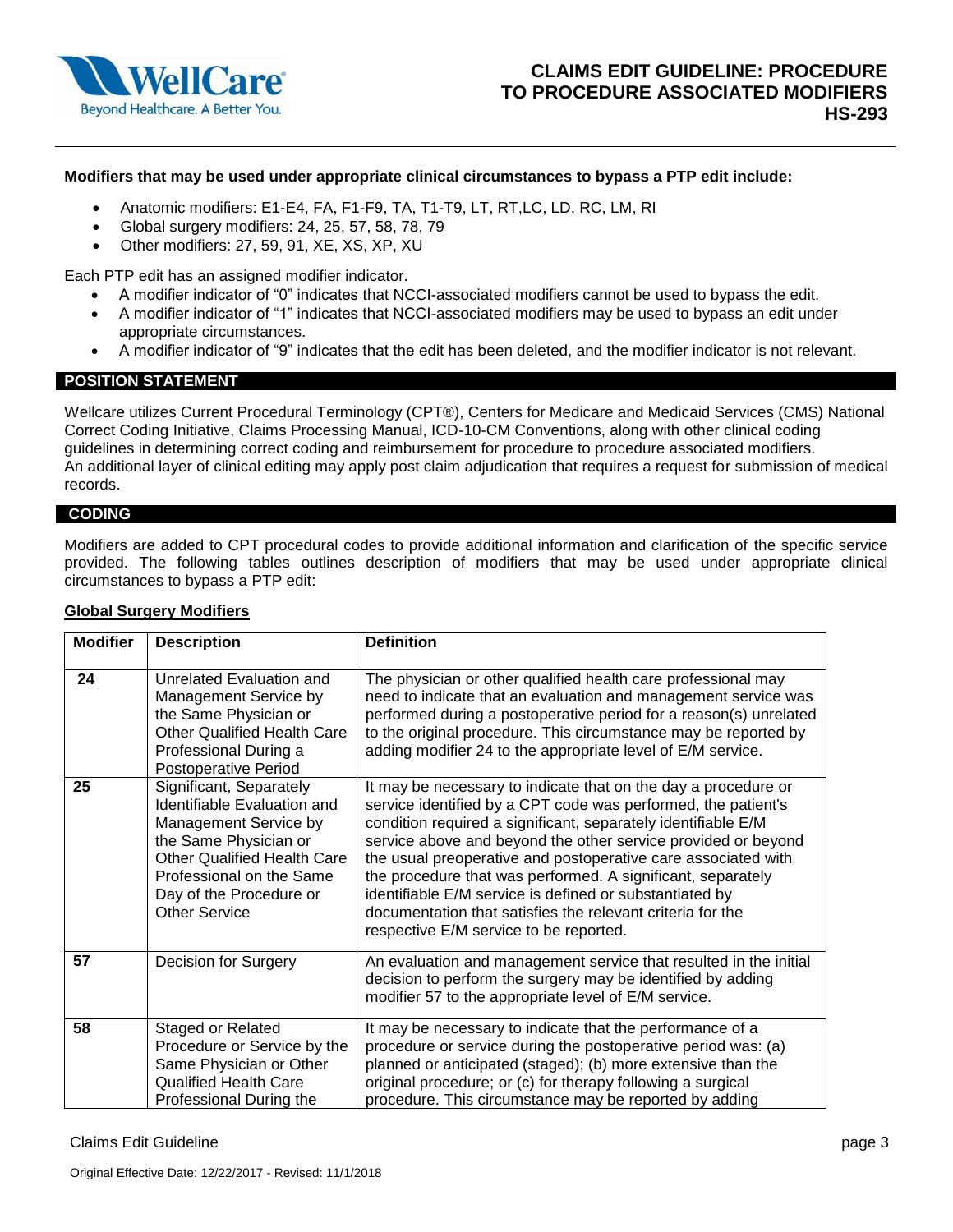

# **CLAIMS EDIT GUIDELINE: PROCEDURE TO PROCEDURE ASSOCIATED MODIFIERS HS-293**

|    | <b>Postoperative Period</b>                                                                                                                                                                                                                      | modifier 58 to the staged or related procedure.                                                                                                                                                                                                                                                                                                                      |
|----|--------------------------------------------------------------------------------------------------------------------------------------------------------------------------------------------------------------------------------------------------|----------------------------------------------------------------------------------------------------------------------------------------------------------------------------------------------------------------------------------------------------------------------------------------------------------------------------------------------------------------------|
| 78 | Unplanned Return to the<br>Operating/Procedure Room<br>by the Same Physician or<br><b>Other Qualified Health Care</b><br><b>Professional Following</b><br>Initial Procedure for a<br><b>Related Procedure During</b><br>the Postoperative Period | It may be necessary to indicate that another procedure was<br>performed during the postoperative period of the initial procedure<br>(unplanned procedure following initial procedure). When this<br>procedure is related to the first, and requires the use of an<br>operating/procedure room, it may be reported by adding modifier<br>78 to the related procedure. |
| 79 | Unrelated Procedure or<br>Service by the Same<br>Physician or Other<br><b>Qualified Health Care</b><br>Professional                                                                                                                              | The provider may need to indicate that the performance of a<br>procedure or service during the postoperative period was<br>unrelated to the original procedure. This circumstance may be<br>reported by using modifier 79                                                                                                                                            |

# **Anatomical Modifiers**

| <b>Modifier</b> | <b>Description</b>   | <b>Definition</b>                                                                                                                                                                                                                                             |
|-----------------|----------------------|---------------------------------------------------------------------------------------------------------------------------------------------------------------------------------------------------------------------------------------------------------------|
| E1-E4           | Eyelid               | E1=Upper left<br>E2-Lower left<br>E3-Upper right<br>E4-Lower right                                                                                                                                                                                            |
| FA              | Thumb                | Left hand, thumb                                                                                                                                                                                                                                              |
| F1-F9           | Hand                 | F1=Left hand, 2nd digit<br>F2= Left hand, third digit<br>F3= Left hand, 4th digit<br>F4= Left hand, fifth digit<br>F5= Right hand, thumb<br>F6= Right hand, 2nd digit<br>F7= Right hand, 3rd digit<br>F8= Right hand, 4th digit<br>F9= Right hand, 5th digit  |
| <b>TA</b>       | Foot                 | Left foot, great toe                                                                                                                                                                                                                                          |
| $T1-T9$         | Foot                 | T1= Left foot, 2nd digit<br>T2= Left foot, 3rd digit<br>T3= Left foot, 4th digit<br>T4= Left foot, 5th digit<br>T5= Right foot, great toe<br>T6= Right foot, 2nd digit<br>T7= Right foot, 3rd digit<br>T8= Right foot, 4th digit<br>T9= Right foot, 5th digit |
| LT              | Anatomical site=Body | Left side (used to identify procedures performed on the left side of<br>the body)                                                                                                                                                                             |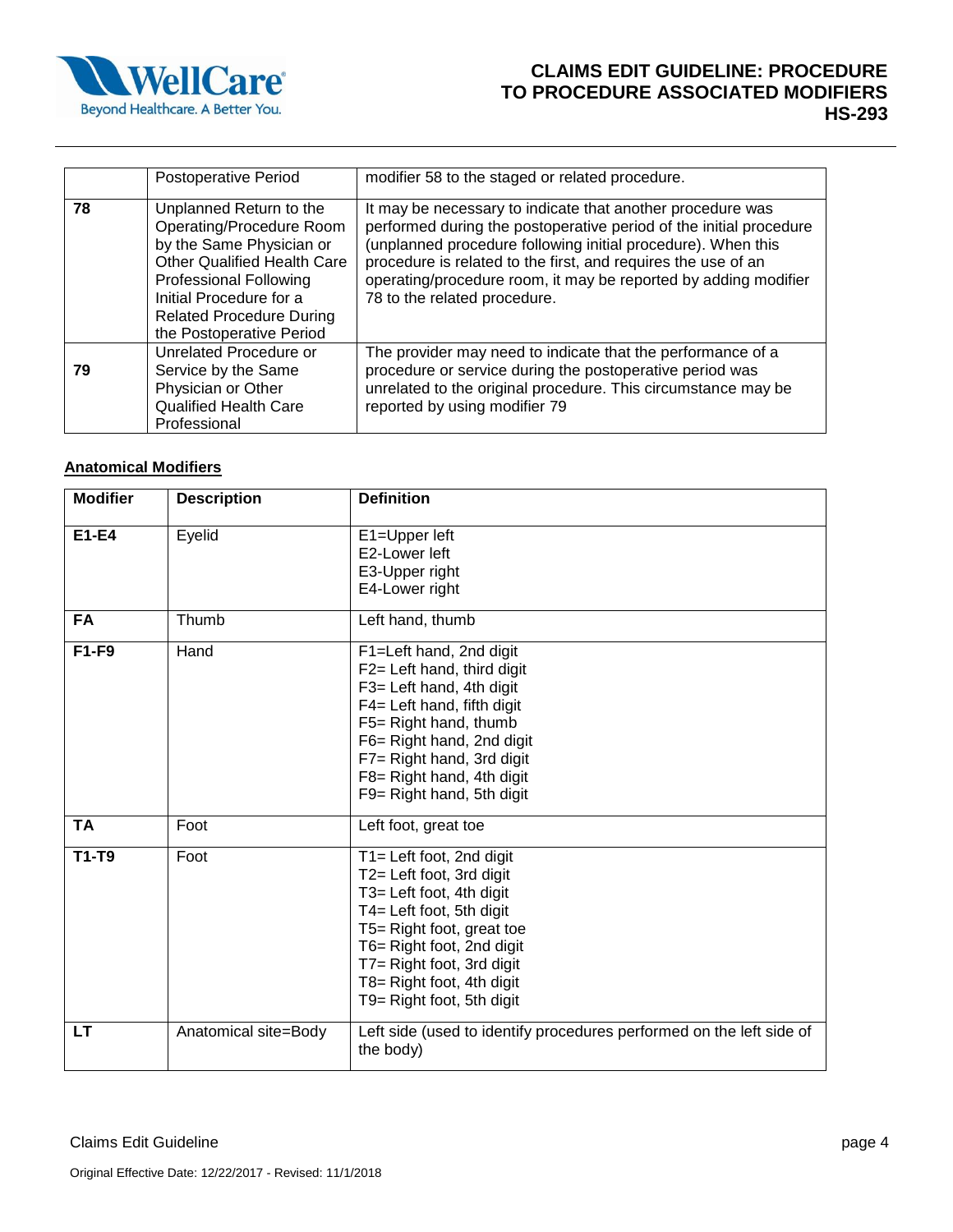

# **CLAIMS EDIT GUIDELINE: PROCEDURE TO PROCEDURE ASSOCIATED MODIFIERS HS-293**

| <b>RT</b> | Anatomical site=Body   | Right side (used to identify procedures performed on the right side<br>of the body |
|-----------|------------------------|------------------------------------------------------------------------------------|
| LC        | <b>Coronary Artery</b> | Left circumflex coronary artery                                                    |
| LD        | <b>Coronary Artery</b> | Left anterior descending coronary artery                                           |
| <b>RC</b> | <b>Coronary Artery</b> | Right coronary artery                                                              |
| LΜ        | <b>Coronary Artery</b> | Left main coronary artery                                                          |
| <b>RI</b> | <b>Coronary Artery</b> | Ramus intermedius coronary artery                                                  |

## **Other Modifiers**

| <b>Modifier</b> | <b>Description</b>                                                               | <b>Definition</b>                                                                                                                                                                                                                                                                                                                                                                                                                                                                                                                                                                                                                                                                                                                                                                                                                                         |
|-----------------|----------------------------------------------------------------------------------|-----------------------------------------------------------------------------------------------------------------------------------------------------------------------------------------------------------------------------------------------------------------------------------------------------------------------------------------------------------------------------------------------------------------------------------------------------------------------------------------------------------------------------------------------------------------------------------------------------------------------------------------------------------------------------------------------------------------------------------------------------------------------------------------------------------------------------------------------------------|
| 27              | <b>Multiple Outpatient</b><br><b>Hospital E/M Encounters</b><br>on the Same Date | For hospital outpatient reporting purposes, utilization of hospital<br>resources related to separate and distinct E/M encounters<br>performed in multiple outpatient hospital settings on the same date<br>may be reported by adding modifier 27 to each appropriate level<br>outpatient and/or emergency department E/M code(s). This<br>modifier provides a means of reporting circumstances involving<br>evaluation and management services provided by physician(s) in<br>more than one (multiple) outpatient hospital setting(s) (i.e. hospital<br>emergency department, clinic). Note: This modifier is not to be<br>used for physician reporting of multiple E/M services performed by<br>the same physician on the same date                                                                                                                      |
| 59              | <b>Distinct Procedural</b><br>Service                                            | Modifier 59 is used to identify procedures/services, other than E/M<br>services, that are not normally reported together, but are<br>appropriate under the circumstances. Documentation must<br>support a different session, different procedure or surgery,<br>different site or organ system, separate incision/excision, separate<br>lesion, or separate injury (or area of injury in extensive injuries) not<br>ordinarily encountered or performed on the same day by the same<br>individual. However, when another already established modifier is<br>appropriate it should be used rather than modifier 59. Only if no<br>more descriptive modifier is available, and the use of modifier 59<br>best explains the circumstances, should modifier 59 be used.                                                                                       |
| 91              | <b>Repeat Clinical Diagnostic</b><br>Laboratory Test                             | In the course of treatment of the patient, it may be necessary to<br>repeat the same laboratory test on the same day to obtain<br>subsequent (multiple) test results. Under these circumstances, the<br>laboratory test performed can be identified by its usual procedure<br>number and the addition of modifier 91. Note: This modifier may<br>not be used when tests are rerun to confirm initial results; due to<br>testing problems with specimens or equipment; or for any other<br>reason when a normal, one-time, reportable result is all that is<br>required. This modifier may not be used when other code(s)<br>describe a series of test results (i.e. glucose tolerance tests,<br>evocative/suppression testing). This modifier may only be used for<br>laboratory test(s) performed more than once on the same day on<br>the same patient. |